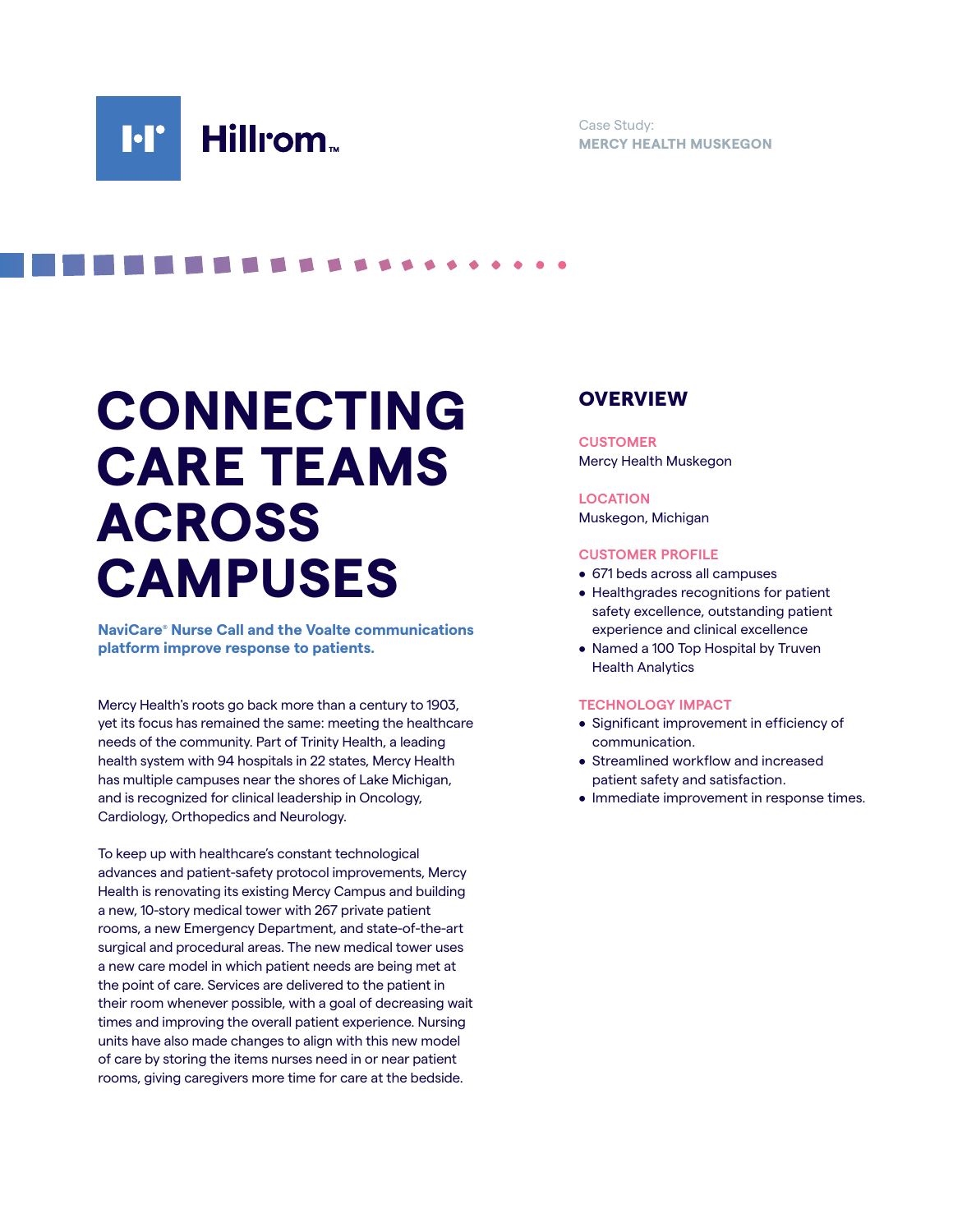## THE CHALLENGE

Adding a new facility to an existing clinical ecosystem always presents challenges. When Mercy Health embarked on its new, \$291 million medical tower in 2016, hospital leaders were presented with many choices when it came to necessary clinical systems and technology, but they also needed to maintain their established goals to improve patient safety and satisfaction.

Other Mercy Health system facilities had recently upgraded from a legacy Hillrom™ nurse call system to NaviCare® Nurse Call, but Mercy Health Muskegon was still relying on outdated, rudimentary hand bells an unsafe and unreliable communication system for caregivers and patients. Not every patient could physically ring the hand bell, and there were times when staff was not close enough to hear the bell when it rang. To connect with each other, caregivers relied on legacy phones that did not allow for secure texting and were nearing end-of-life status for support.

Overall, communications were disjointed and fragmented across multiple technology solutions, which caused slow response times. With the renovations and new medical tower, change was imminent.

# HILLROM IMPACT

To connect care teams across the old campus and the new medical tower, Mercy Health Muskegon leaders decided to upgrade to the unified communications platform from Hillrom, which combines NaviCare® Nurse Call with Voalte mobile solutions. The Hillrom platform aligns directly with the Mercy Health Muskegon model of care to "bring services to the patient," by delivering clinical data and actionable insights to the appropriate staff at just the right time, empowering staff to keep patients safe and accelerate recoveries.

John Hosler, Senior Clinical Systems Support Analyst at Trinity Health, says, "Hillrom solutions increase efficiency and decrease response times and alarm fatigue, allowing us to streamline workflow and increase the quality of care for our patients." Once selected, Hillrom provided clinical services to identify workflow requirements, configure the new solutions to meet Mercy Health Muskegon's needs and provide training for end users so they can use the platform to its complete capabilities. With the successful deployment of 300 Zebra TC51-HC devices for voice

communication, alarm notification from NaviCare® Nurse Call and secure texting from any location, response times improved almost immediately.

According to Kristina Pollack, Clinical Manager of Medical-Surgical, "The integration to smart beds and smartphones has increased our ability to respond quickly to patient requests, while mitigating the risk of adverse events and improving outcomes."

 $\boldsymbol{M}$ 

NaviCare® Nurse Call and the Voalte communications platform have had a significant impact on the care and safety of our patients. This integration provides the caregiver with an immediate notification of patient calls, the call type and location. This is essential when the caregiver is in a location that they may not hear the nurse call tone or see the dome light, and directly improves response times to those calls."

> — John Hosler, Senior Clinical Systems Support Analyst, Trinity Health Information Services

Mercy Health Muskegon clinical leaders also appreciate the new, robust reporting capabilities, the real-time unitwide status board, and the real-time staff locating system (RTLS) for their ability to support hospital initiatives, staff and patient safety, and workflow efficiency. Regarding the RTLS feature, John Hosler says, "It's a huge advantage to be able to assign different roles to a patient room and see who is available to address a certain type of call. It disperses the workload, and also integrates with other products for full transparent visibility of workflow."

Mercy Health is on a mission to become a national leader in improving the health of their communities and each person they serve. With world-class technologies, a passion for patients and scalable systems, it is positioned to do exactly that.